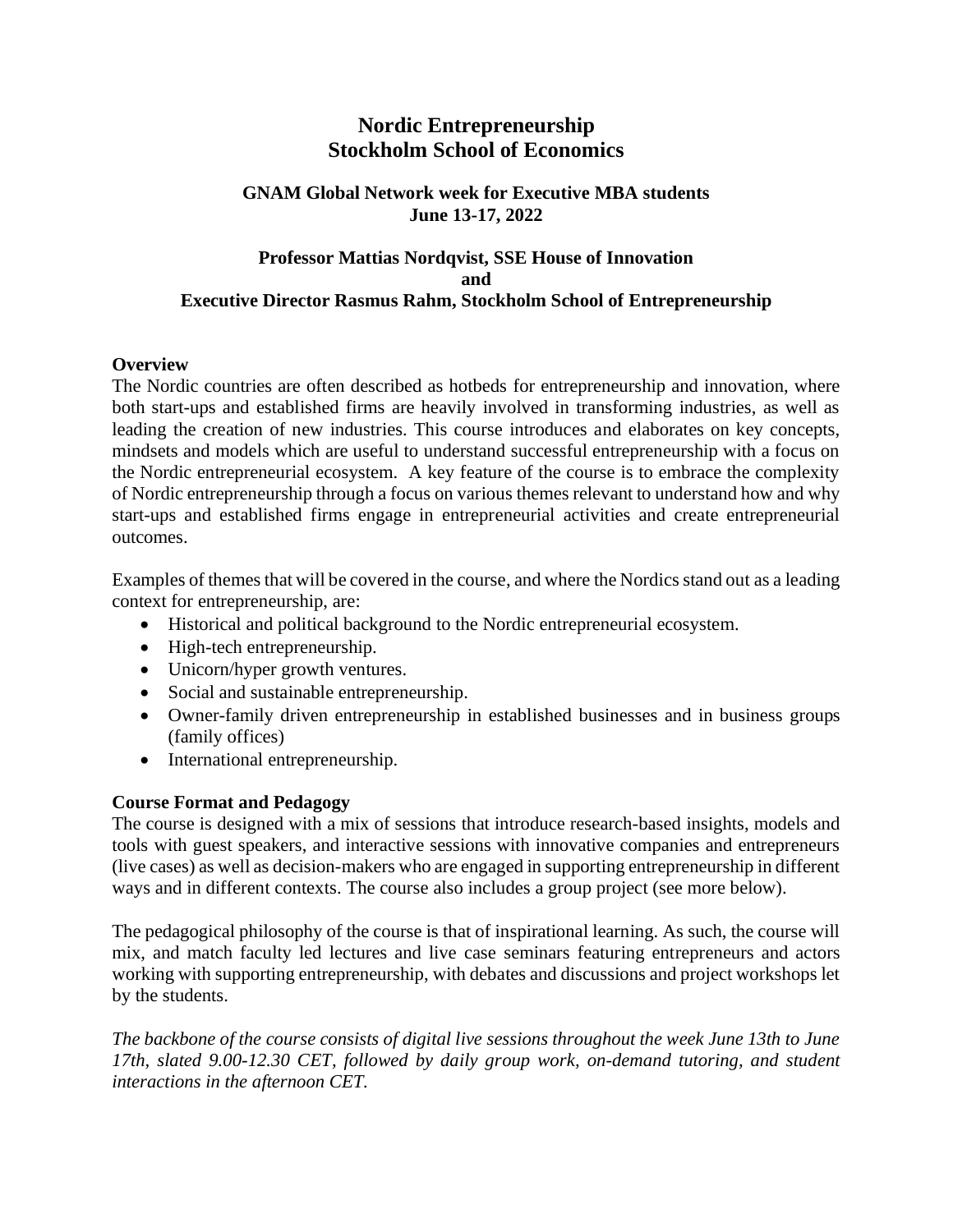*During the first day of the course, Monday June 13th, there will be digital live sessions between 9.00-15.00 CET (lunch break 12.00-13.00). The afternoon session 13.00-15.00 CET will be recorded for those who will not be able to attend the afternoon session due to difference in time zones.*

During the course week you will work in groups on a project relating to Nordic Entrepreneurship on the individual, team, organizational or societal level. The alternatives of the project work will be presented in the detailed course information document as well as at the first day of the course. Groups will be formed by faculty prior to the course week. To facilitate efficient course work participants will be divided into groups based on the time zone of their home institution. You will be expected to engage in group project work when there are no digital live sessions, that is, during the afternoons of Monday-Thursday 14<sup>th</sup>-16<sup>th</sup> of June. The course directors Mattias Nordqvist and Rasmus Rahm will be available for tutoring during these afternoons.

You will present the work in progress of your project work on the last day of the course week and submit the final version of your project work two weeks after the course week. The course directors will be available for one tutoring session per group after the course week and prior to the final submission of the project report.

The course will include pre-recorded lectures, discussions and interviews with leading scholars and practitioners of Nordic entrepreneurship. These recordings will include introduction to entrepreneurship as a subject, what characterizes entrepreneurship in each of the five Nordic countries, presentation, and discussion of the entrepreneurial ecosystems in each of the Nordic Capital cities, foreign investor's perspectives on the Nordic Region as an entrepreneurial hotbed, interviews with practitioners sharing their stories and experiences of Nordic entrepreneurship. This pre-recorded material will be important resources for your learning, in particular the group project work.

#### **Learning outcomes**

The course seeks to empower participants to understand the unique phenomenon of Nordic entrepreneurship and elevate their knowledge of its implications and consequences for entrepreneurship around the globe. At the completion of the course, you will have earned an understanding for mindsets, knowledge and toolkits that distinguishes Nordic entrepreneurship, and how you may implement it as an entrepreneur in new ventures or start-ups, as intrapreneurs within established organizations or from perspectives of policy. More specifically, you will have elevated your understanding for how to act and take decisions in complex, unpredictable, and turbulent environments, i.e., such conditions where Nordic entrepreneurship comes to fruition, by being able to do the following:

- Exhibit a deep understanding for the conditions, opportunities and challenges that make up the Nordic region as an entrepreneurial hotbed.
- Integrate Nordic entrepreneurial practice from different types of entrepreneurial companies and entrepreneurs in relation to theories and models of entrepreneurship.
- Explain and communicate how the various forms of Nordic entrepreneurship have created economic and social value for Nordic societies.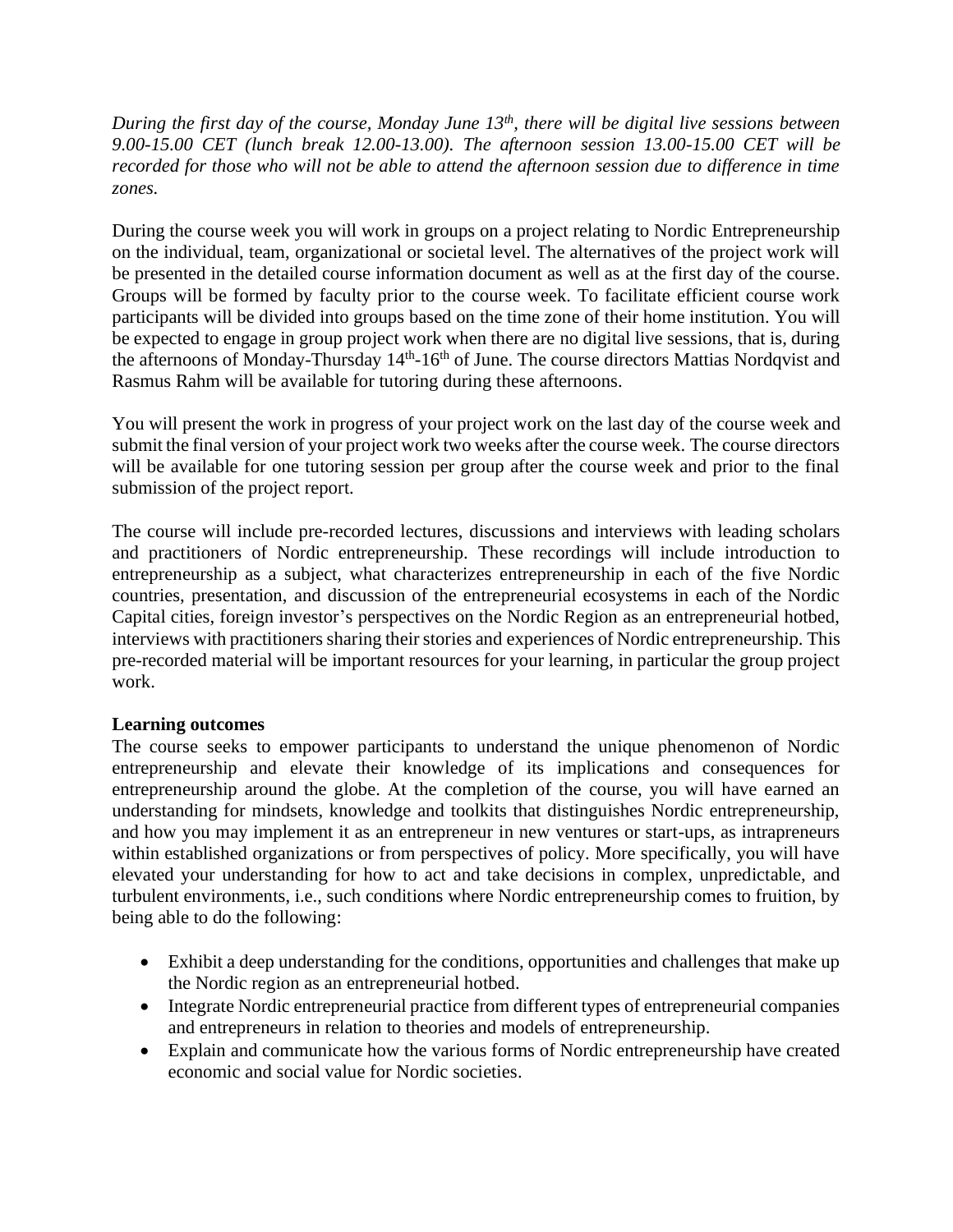- Demonstrate an advanced ability to analyze common themes essential for building and growing entrepreneurial hotbeds, from both a theoretical and practical perspective.
- Demonstrate an advanced ability to integrate and reflect upon common challenges and key decisions facing actors and stakeholders associated with Nordic entrepreneurship in their pursuit to accelerate the development of their firms, organizations, and ecosystems.

## **Schedule**

*Pre-course meeting (Live online format)*

# **June 7 th, Digital Course Kick-Off, 10.00-12.00 CET**

Social gathering and Introductions, Course design and expectations and Group formation.

*Course week June 13-17, 2022 (Live online format)*

#### **June 13th , Digital Classes 9.00-12.00, 13.00-15.00 CET, Self-Organized Group Work 13.30- 16.30 CET**

Welcome and introductions, Historical and political perspectives on Nordic entrepreneurship, Unicorns, hypergrowth and Innovative conglomerates, Assessment case discussion, Guests from entrepreneurial companies, Kick off - Group project work.

## **June 14th , Digital Classes 9.00-12.30, Self-Organized Group Work 13.30-16.30 CET**

The Nordic Startup Scene, Tech entrepreneurship, Live case, Group project work.

# **June 15th , Digital Classes 9.00-12.30, Self-Organized Group Work 13.30-16.30 CET**

Entrepreneurship in Established Nordic Businesses, Innovation in family enterprises, Live case, Group project work.

#### **June 16th , Digital Classes 9.00-12.30, Self-Organized Group Work 13.30-16.30 CET**

Sustainable entrepreneurship and business development in the Nordics, Social entrepreneurship, Live case, Group project work

#### **June 17th: Digital Classes 9.00-13.00, Self-Organized Group Work 14.00-16.30 CET**

Draft Group Project Presentations, Group project work

A more detailed scheduled will be available to registered students.

#### **Assessment**

Four formal components of assessment which together mirror the intended learning journey of participants stand out.

1) Given the intensive format of the course all students are expected to read the mandatory literature ahead of the course and to analyze a written preparatory case of Nordic entrepreneurship. While the preparatory literature study and case analysis work is an individual part of the assessment, the case will be discussed in plenum at the first day of the course.

2) Throughout the course week students are expected to submit daily diaries of insights from the day. The format of the diary is up to you (could be written, video or audio alone) to decide. An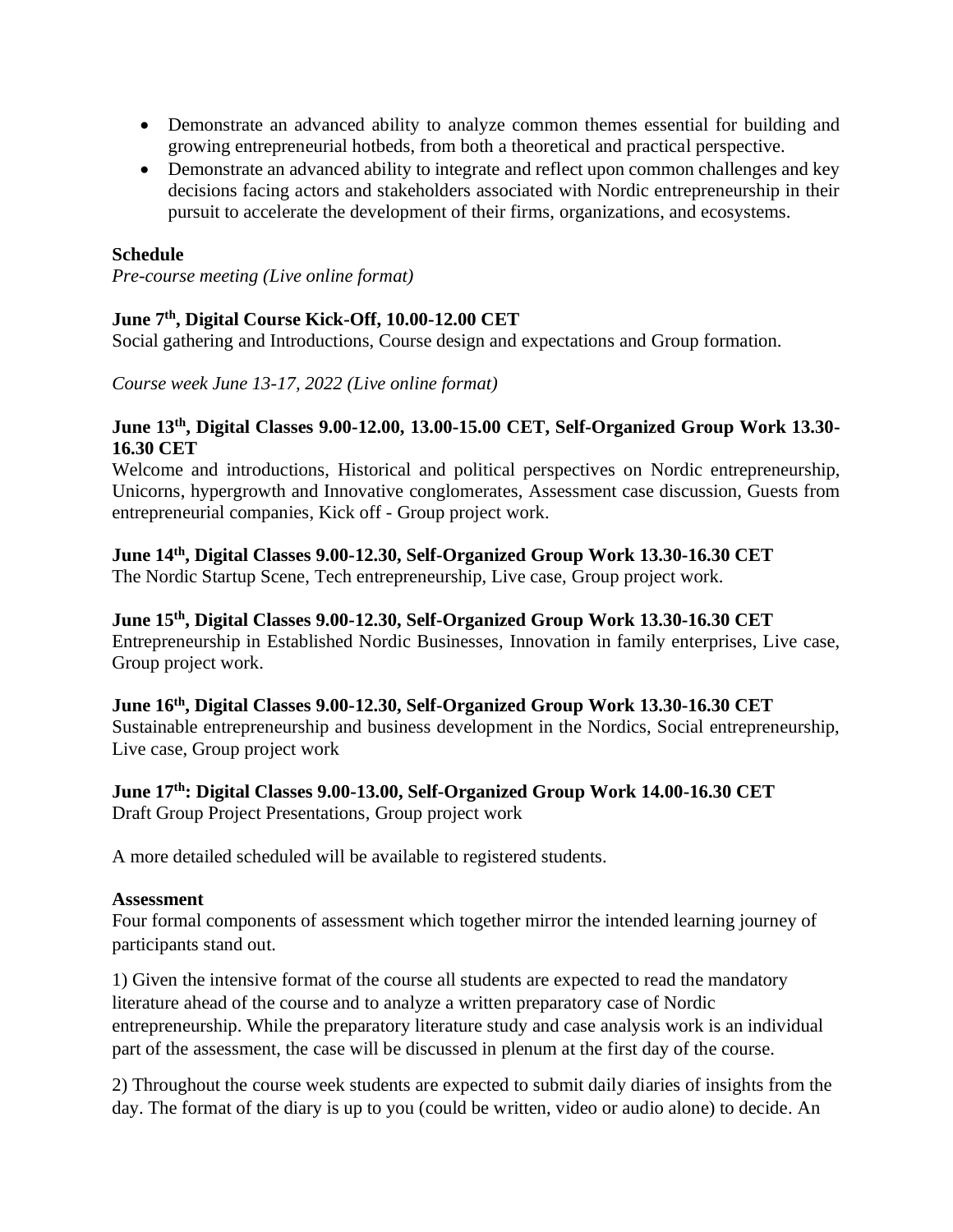important aspect of entrepreneurship is collegial learning and as such the diary will be assessed by you and your peers. After the course week, you are expected to individually submit a summary of the daily diaries and a final reflection of your learnings from the course week. This will be assessed by faculty.

3) You will work in groups during the course week on a project relating to Nordic Entrepreneurship on the individual, team, organizational or societal level. The alternatives of the project work will be presented at the first day of the course in conjunction with group formation. You will present the work in progress of your project work on the last day of the course week and submit the final version of your project work two weeks after the course week.

| <b>Assessment</b><br>activity                            | <b>Team/Individual</b> | Weight                                                      | <b>Deadlines</b>                                                                                                                                                                   | <b>Notes</b>                                                                                                                                                                                                                                                                              |
|----------------------------------------------------------|------------------------|-------------------------------------------------------------|------------------------------------------------------------------------------------------------------------------------------------------------------------------------------------|-------------------------------------------------------------------------------------------------------------------------------------------------------------------------------------------------------------------------------------------------------------------------------------------|
| Preparatory case                                         | Individual             | 30%                                                         | Case uploaded<br>ahead of course.<br>Submit by June<br>10th, Friday, at<br>23:59 CET.                                                                                              | To test your<br>knowledge and<br>understanding of<br>key concepts and<br>models relevant to<br>Nordic<br>entrepreneurship.                                                                                                                                                                |
| Diary of insights<br>and final course<br>reflection      | Individual             | 30%                                                         | a) Diary of insights<br>to be submitted by<br>end of each course<br>day, at 23.59 CET.<br>b) Final course<br>reflection to be<br>submitted by July<br>5 <sup>th</sup> at 23:59 CET | a) To encourage<br>daily reflection on<br>insights from the<br>course, and its<br>implication for<br>your individual<br>learning and group<br>project report<br>b) To reflect on<br>your individual<br>learnings from the<br>course in general<br>and the project<br>report specifically. |
| <b>Draft Presentation</b><br>and Final Project<br>Report | Team                   | Draft<br>presentation:<br>Pass/Fail<br>Final report:<br>40% | a) Draft<br>Presentation on<br>Friday June 17th<br>b) Final report due<br>June $30th$ ,<br>Thursday, at 23:59<br>CET.                                                              | a) To pitch your<br>draft report to your<br>peers and faculty to<br>get feedback<br>b) To assess your<br>understanding                                                                                                                                                                    |

Specific deadlines are outlined below.

# **Literature**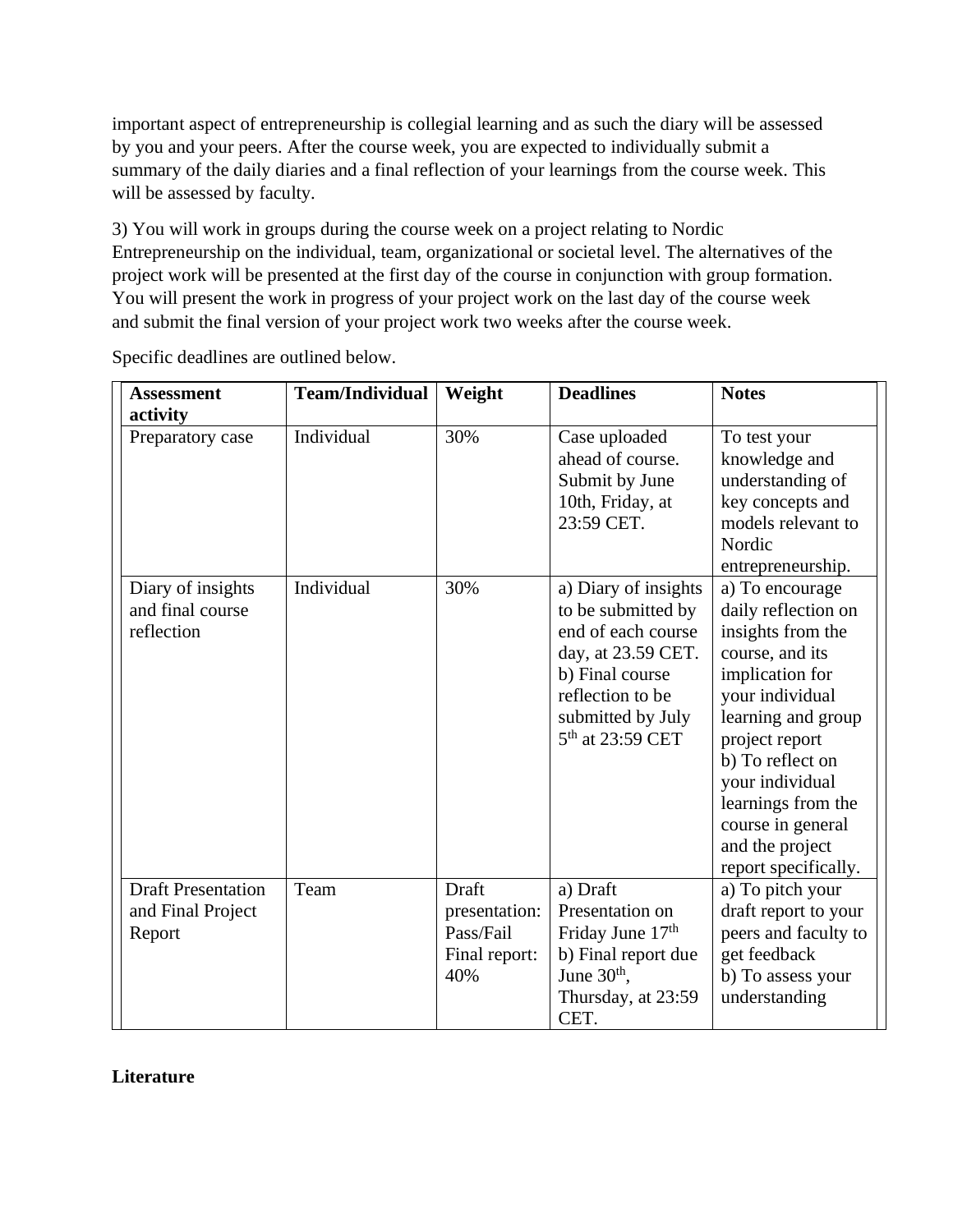The course literature consists of a book and a collection of scientific articles. These are required readings (feel free to ask us for additional optional readings if you aim to investigate a theme in more depth). The course literature will also consist of media articles, interviews, videos, podcasts and possibly other non-scientific material that describes different aspects and dimensions of Nordic Entrepreneurship. This material will be made available to registered students well in advance before the course starts.

A full list of required readings will be provided to registered students well in advance before the course starts. Please note that there might be additional (but few) readings assigned as related to specific sessions in class or assignment during the course week.

#### **About the Faculty**

Professor **Mattias Nordqvist**, PhD, is the SEB Professor of Entrepreneurship and Family Business at House of Innovation, Stockholm School of Economics where he also serves as the Director for the Center for Family Enterprise. Mattias teaching, research and outreach activities concentrate on entrepreneurship, strategic renewal and governance in closely held, private companies, in particular, family businesses. He focuses on both start-ups/new ventures and established companies. His research has been extensively published in leading academic journals within the fields of entrepreneurship and management. He has served as a Co-director for a large global applied research project on family entrepreneurship (The Global STEP Project) at the Arthur M. Blank Center for Entrepreneurship, Babson College where he was also a visiting professor. In 2019, Mattias was ranked among the top 25 most cited and published researchers within the social sciences in Sweden by the leading weekly news magazine Fokus. He has been listed as one of the world's leading researchers and academics within the family business field in several international rankings. In 2022, he has listed as one of the world's 15 top influencers in the area of entrepreneurship and family business by the magazine *Family Capital*. Mattias regularly serves as an advisor and board member to entrepreneurial companies and other organizations, and he often appears in media in relation to his core topics. A Swedish citizen, he has a strong international profile and holds guest lectures and gives keynote to both academic and practice audiences around the globe. In particular, he has lived and worked extensively in Southern Europe, North America, Latin America and Africa. In 2010, for instance, he initiated and launched, in collaboration with Sida, a major capacity building program in higher education in Ethiopia and Rwanda. A program that is still operative.

**Rasmus Rahm**, PhD, is a Swedish entrepreneurship scholar, Executive Director at Stockholm School of Entrepreneurship (SSES), and a Research Fellow at the House of Innovation at the Stockholm School of Economics. In 2019 Rasmus defended his dissertation "Epistemologies of Entrepreneurship Education: Experiments and Outcomes" at the Stockholm School of Economics. Rasmus also holds a Masters of Science in Economics from the Stockholm School of Economics (2009), and certificates from Harvard University (2012) and from the Cambridge-MIT Institute (2005). In 2019 Rasmus was the Chair for the Global Consortium of Entrepreneurship Centres Annual Convention, hosted by the Stockholm School of Entrepreneurship (SS)S and its member schools in Stockholm: www.gcec2019.com. In 2020 he co-founded the Swedish Gathering of Entrepreneurship Scholars. Rasmus has served at SSES for over ten years, and in his eight years as Director of Education & Training and Training, he worked closely with member universities on developing the course and activities portfolio. During his tenure as Director of Education &